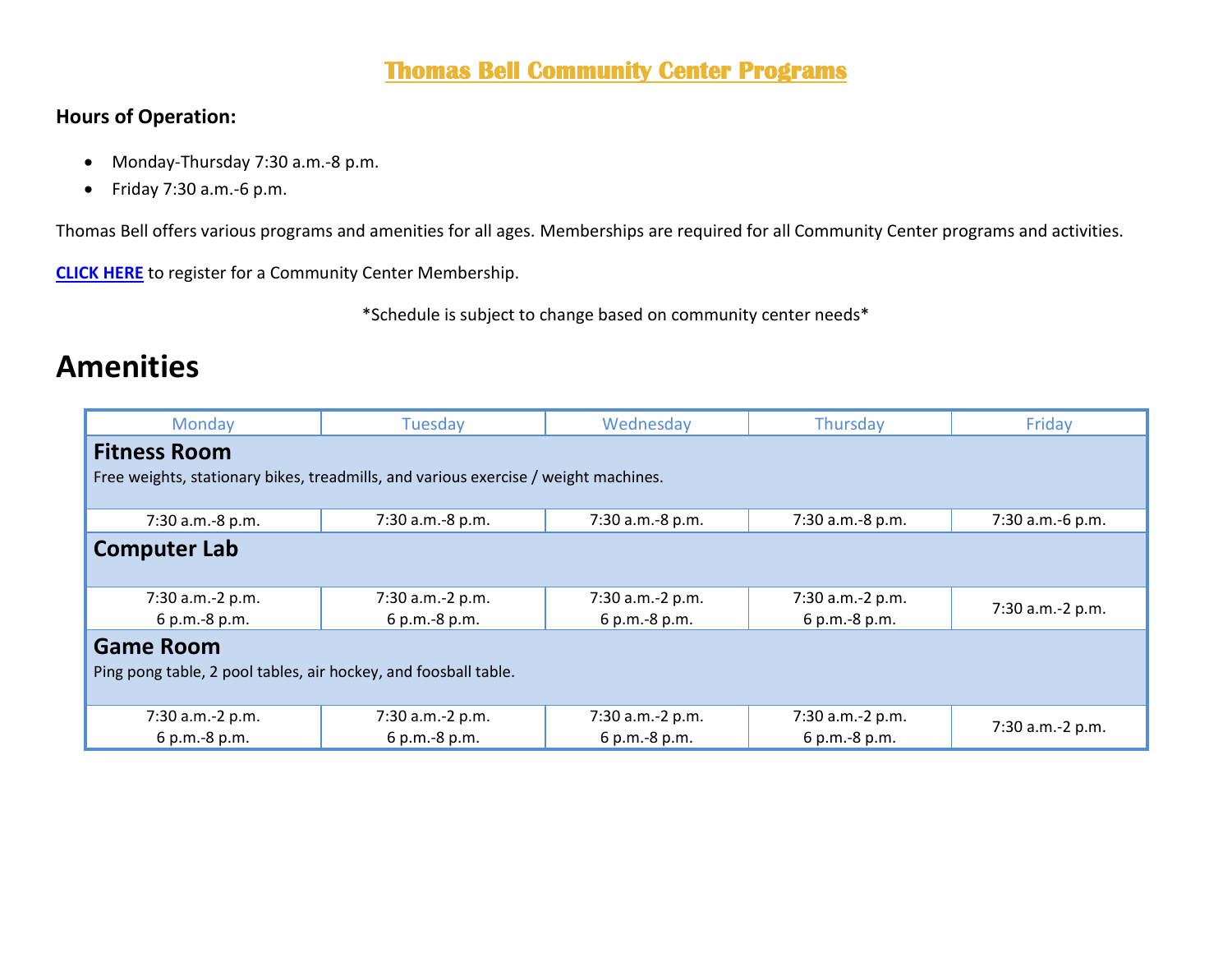# **Basketball Gymnasium Hours**

| Monday                                                       | Tuesday                                                      | Wednesday                                                    | Thursday                                                     | Friday                                                       |  |  |
|--------------------------------------------------------------|--------------------------------------------------------------|--------------------------------------------------------------|--------------------------------------------------------------|--------------------------------------------------------------|--|--|
| <b>Morning</b>                                               |                                                              |                                                              |                                                              |                                                              |  |  |
| <b>Open Basketball</b><br>8 a.m.-1:30 p.m.                   | Open Basketball<br>8 a.m.-1:30 p.m.                          | <b>Open Basketball</b><br>8 a.m.-12:30 p.m.                  | <b>Open Basketball</b><br>8 a.m.-1:30 p.m.                   | <b>Open Basketball</b><br>8 a.m.-1:30 p.m.                   |  |  |
| <b>Afternoon</b>                                             |                                                              |                                                              |                                                              |                                                              |  |  |
| <b>Closed for After School</b><br>Program<br>2 p.m. - 6 p.m. | <b>Closed for After School</b><br>Program<br>2 p.m. - 6 p.m. | <b>Closed for After School</b><br>Program<br>$1 p.m.-6 p.m.$ | <b>Closed for After School</b><br>Program<br>2 p.m. - 6 p.m. | <b>Closed for After School</b><br>Program<br>2 p.m. - 6 p.m. |  |  |
| <b>Evening</b>                                               |                                                              |                                                              |                                                              |                                                              |  |  |
| <b>Open Basketball</b><br>6 p.m.-7:50 p.m.                   | Open Basketball<br>6 p.m.-7:50 p.m.                          | <b>Open Basketball</b><br>6 p.m.-7:50 p.m.                   | <b>Open Basketball</b><br>6 p.m.-7:50 p.m.                   |                                                              |  |  |

# **Youth Programs**

| Monday                                                                                                                                                                                                                                                                                                                                             | Tuesdav        | Wednesday     | <b>Thursday</b> | Friday          |  |  |  |  |  |
|----------------------------------------------------------------------------------------------------------------------------------------------------------------------------------------------------------------------------------------------------------------------------------------------------------------------------------------------------|----------------|---------------|-----------------|-----------------|--|--|--|--|--|
| <b>After School Program</b><br>Thomas Bell transports kids from Wilson Middle School, Lowell Elementary School, and Cien Aguas International School. Youth program includes:<br>game room, computer lab, gym activities, art activities, homework assistance, dance class and daily Hot Supper Meals served to every child under the<br>age of 18. |                |               |                 |                 |  |  |  |  |  |
| 2 p.m.-6 p.m.                                                                                                                                                                                                                                                                                                                                      | 2 p.m. -6 p.m. | 2 p.m.-6 p.m. | 2 p.m.-6 p.m.   | $2 p.m.-6 p.m.$ |  |  |  |  |  |